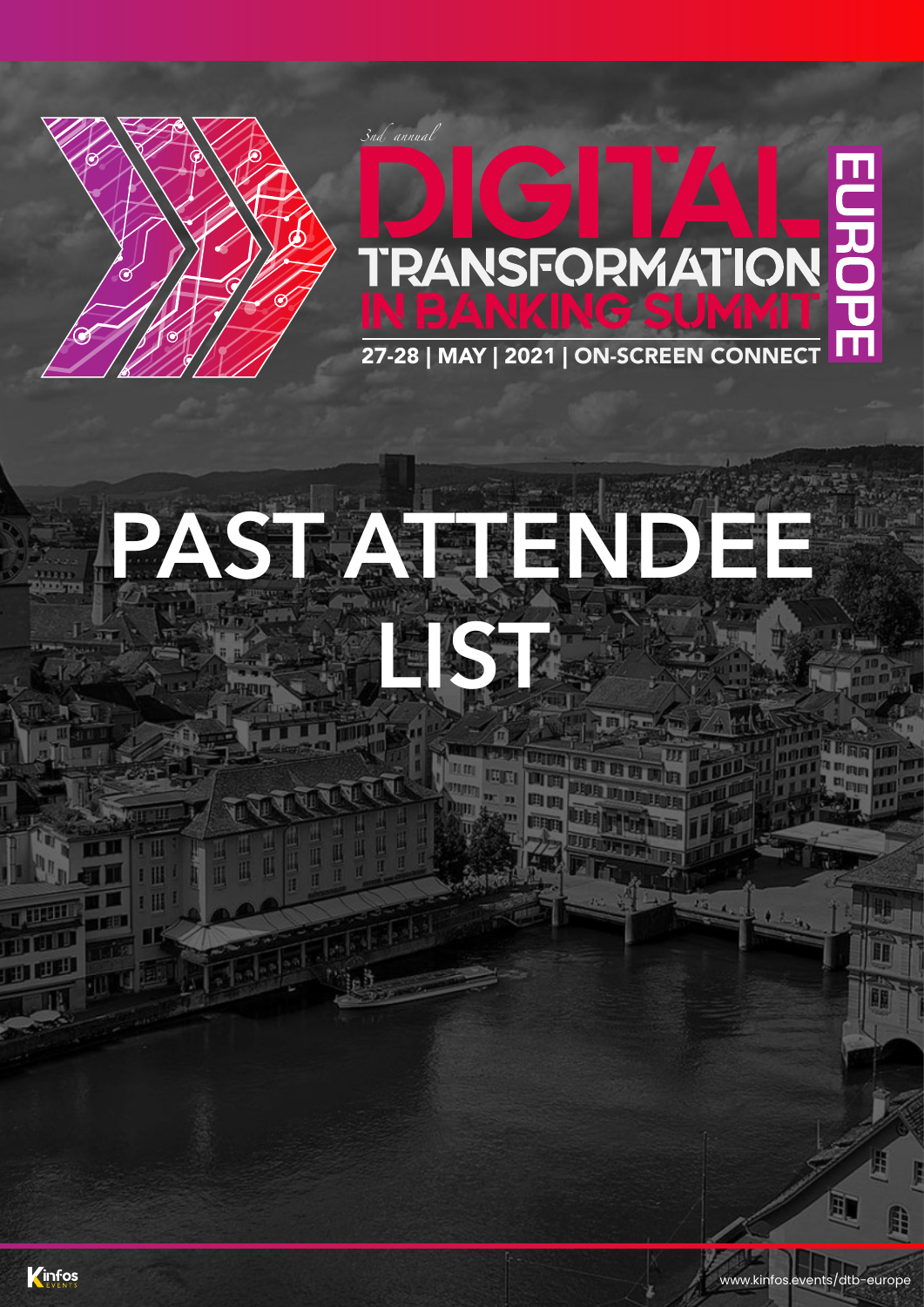

#### **1st Annual Digital Transformation In Banking Summit London 2020 - Attendees Break-up**



#### **2nd Annual Digital Transformation In Banking Summit Nordics 2020 - Attendees Break-up**



#### **Pan-European representation from 22 different countries**

- United Kingdom Poland
- Netherlands ×
- п Germany
- **France**
- Belgium п
- Sweden
- 
- Austria
- **Luxembourg**
- Spain
- **Denmark**
- ltaly
- Czech Republic Ħ
- Hungry T.
- Norway I.
- n. Switzerland
- Finland Ė
- Lithuania Ē.
- **Slovenia**
- Estonia
- Latvia п
- **Portugal**